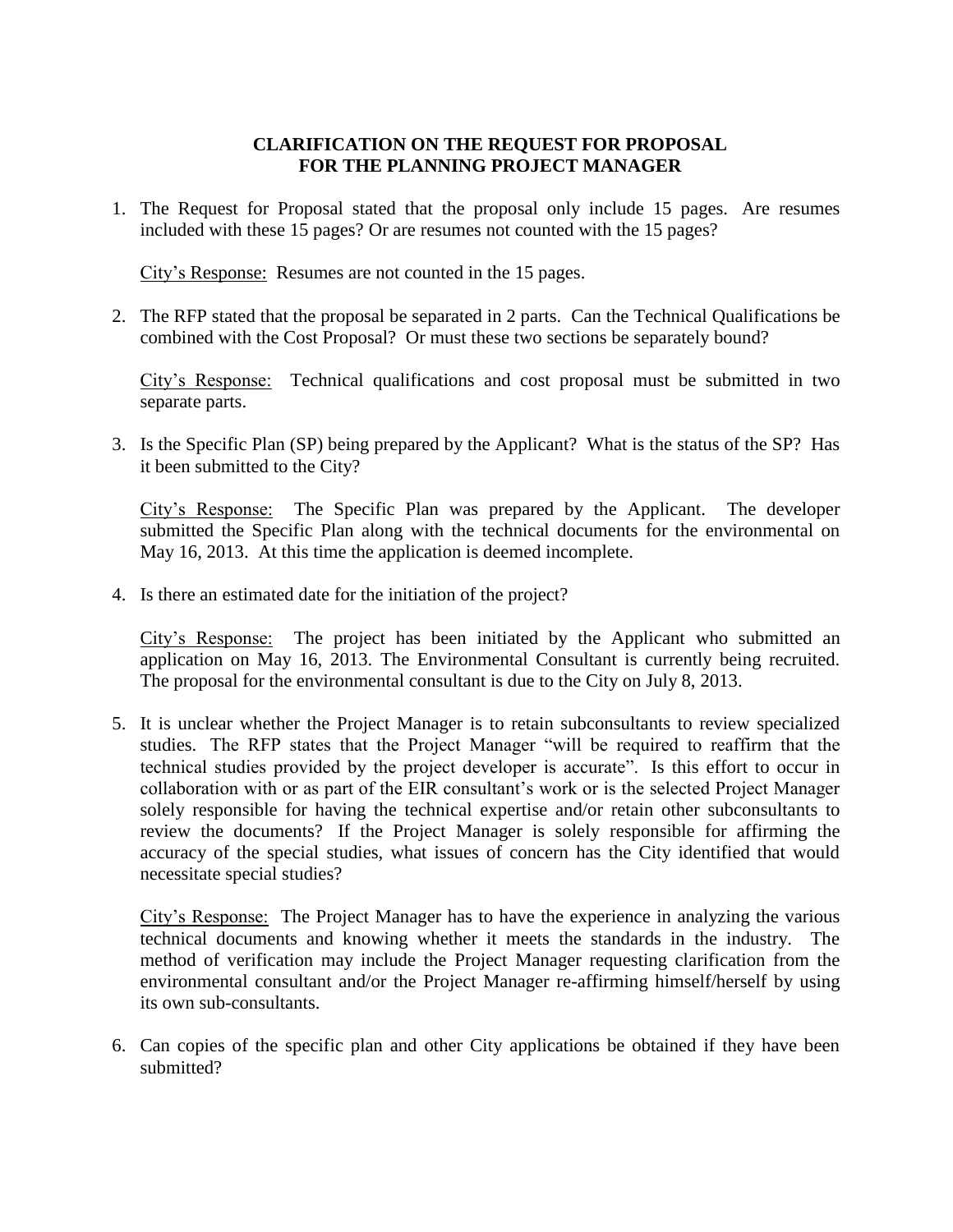City's Response: Yes, you may obtain the Specific Plan. The City will post the document on the FTP site and email the link and access code under separate cover.

7. Clarify what is desired for the schedule. It is assumed the EIR consultant would have an existing schedule, unless they have not been selected. In the case of the latter, they would provide a schedule. Either way it would seem their processing would provide the basis for the CEQA entitlement schedule. As such, how would the consultant's projected schedule, as mentioned in this RFP, blend with the EIR consultant's schedule? Is the intent of the Project Manager's schedule to demonstrate an understanding of the CEQA process or establish an actual schedule?

City's Response: The Project Manager should be able to approximate the project schedule based on his/her experience with a project of this size. If there are variations based on your experience managing a project of this size, you will need to indicate and identifiy those variations.

8. The various attributes and negotiations that occur as part of the Development Agreement could have a significant effect upon the project entitlement schedule. How would this be accounted for in preparing an estimated schedule?

City's Response: See response in Item #7 above.

9. Since an annexation through LAFCO is required and would occur subsequent to the City entitlement process, then the schedule would exclude this component since it is outside of the entitlement process. Correct?

City's Response: Yes

10. Is the Project Manager responsible for processing or being involved with the annexation application once it is filed with LAFCO?

City's Response: Yes.

11. Is the annexation area owned by the developer and uninhabited?

City's Response: Yes

12. Is this a property owner initiated annexation or a City initiated annexation?

City's Response: The owner initiated the annexation.

13. Is the Project Manager to be physically located at the City offices for all of the work effort or can work be done remotely? Is there a minimum amount of time desired to have the Project Manager physically present at the City offices, such as a certain number of hours each day?